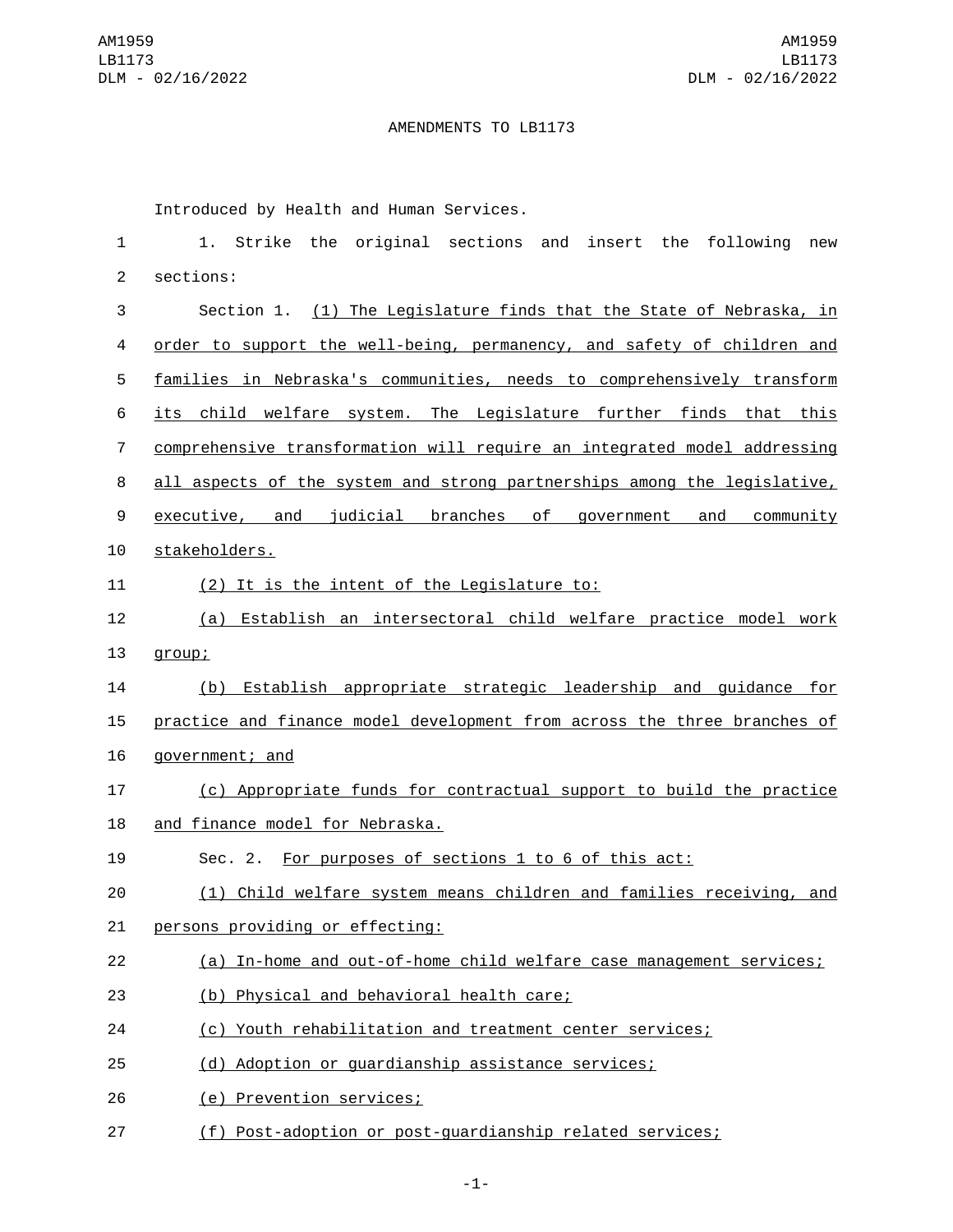AM1959 LB1173 DLM - 02/16/2022

AM1959 LB1173 DLM - 02/16/2022

| 1              | (g) Court and probation services; and                                     |
|----------------|---------------------------------------------------------------------------|
| $\overline{2}$ | (h) Public or private education and training services;                    |
| 3              | (2) Individual with lived experience in the child welfare system          |
| 4              | means an individual who has previously received services from the child   |
| 5              | welfare system, currently receives such services, or is at risk of        |
| 6              | needing such services and who has valuable insight to contribute;         |
| 7              | (3) Practice and finance model means an evidence-based or evidence-       |
| 8              | informed approach to the practice and financing of the child welfare      |
| 9              | system across the state of Nebraska;                                      |
| 10             | (4) Strategic leadership group means the child welfare strategic          |
| 11             | leadership group created in section 4 of this act;                        |
| 12             | (5) Work group means the child welfare practice model work group          |
| 13             | created in section 3 of this act.                                         |
| 14             | Sec. 3. (1) There is hereby established a child welfare practice          |
| 15             | model work group. The work group may include, but is not limited to:      |
| 16             | (a) The Director of Behavioral Health of the Division of Behavioral       |
| 17             | Health or the director's designee;                                        |
| 18             | (b) The Director of Children and Family Services of the Division of       |
| 19             | Children and Family Services or the director's designee;                  |
| 20             | (c) The Director of Developmental Disabilities of the Division of         |
| 21             | Developmental Disabilities or the director's designee;                    |
| 22             | (d) The Director of Medicaid and Long-Term Care of the Division of        |
| 23             | Medicaid and Long-Term Care or the director's designee;                   |
| 24             | (e) The Director of Public Health of the Division of Public Health        |
| 25             | or the director's designee;                                               |
| 26             | (f) The Commissioner of Education or the commissioner's designee;         |
| 27             | (g) The State Court Administrator;                                        |
| 28             | (h) A representative of the Supreme Court appointed by the Chief          |
| 29             | Justice; and                                                              |
| 30             | (i) Representatives from each federally recognized Indian tribe           |
| 31             | within the State of Nebraska, appointed by each tribe's Tribal Council or |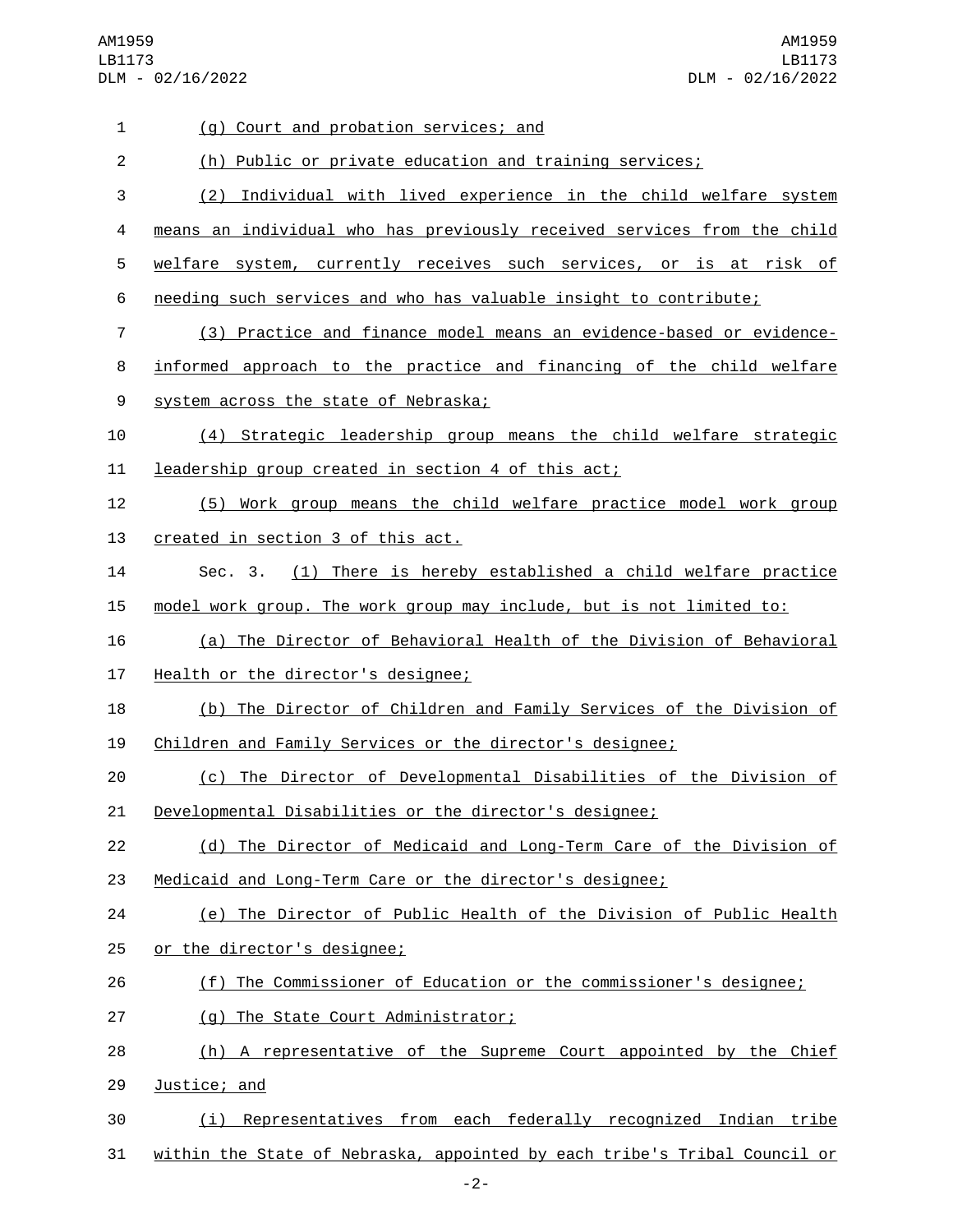AM1959 LB1173 DLM - 02/16/2022

| 1              | Executive Committee.                                                      |
|----------------|---------------------------------------------------------------------------|
| $\overline{c}$ | (2) The work group shall develop a practice and finance model for         |
| 3              | child welfare system transformation in Nebraska, with consultation from   |
| 4              | key stakeholders, judges from separate juvenile courts and judges of      |
| 5              | county courts sitting as juvenile courts, private child welfare           |
| 6              | providers, individuals with lived experience in the child welfare system, |
| $\overline{7}$ | the Nebraska Children's Commission, the Inspector General of Nebraska     |
| 8              | Child Welfare, the Foster Care Review Office, child advocacy centers, law |
| 9              | enforcement, and county attorneys. The practice and finance model shall   |
| 10             | include, but not be limited to:                                           |
| 11             | (a) Development of a statewide mission and vision for the child           |
| 12             | welfare system in Nebraska;                                               |
| 13             | (b) Development of values and practice priorities for the child           |
| 14             | welfare system in Nebraska;                                               |
| 15             | (c) Development of statewide program goals and a practice and             |
| 16             | finance model for child welfare system case management and service        |
| 17             | delivery;                                                                 |
| 18             | Development of engagement strategies to support community<br>(d)          |
| 19             | involvement in child welfare system transformation;                       |
| 20             | (e) Development of strategies that strengthen relationships across        |
| 21             | the court system, probation, executive branch agencies, the State         |
| 22             | Department of Education, and community partners;                          |
| 23             | (f)<br>Development of strategies that support integration<br>across       |
| 24             | agencies;                                                                 |
| 25             | (g) Development of accountabilities across the entire child welfare       |
| 26             | system;                                                                   |
| 27             | Evaluation of the state's Title IV-E claiming practices and<br>(h)        |
| 28             | identification of appropriate steps to optimize federal reimbursement for |
| 29             | child welfare system expenditures;                                        |
| 30             | (i) Opportunities and financial mechanisms for providers to pilot         |
| 31             | innovative solutions to meet program goals; and                           |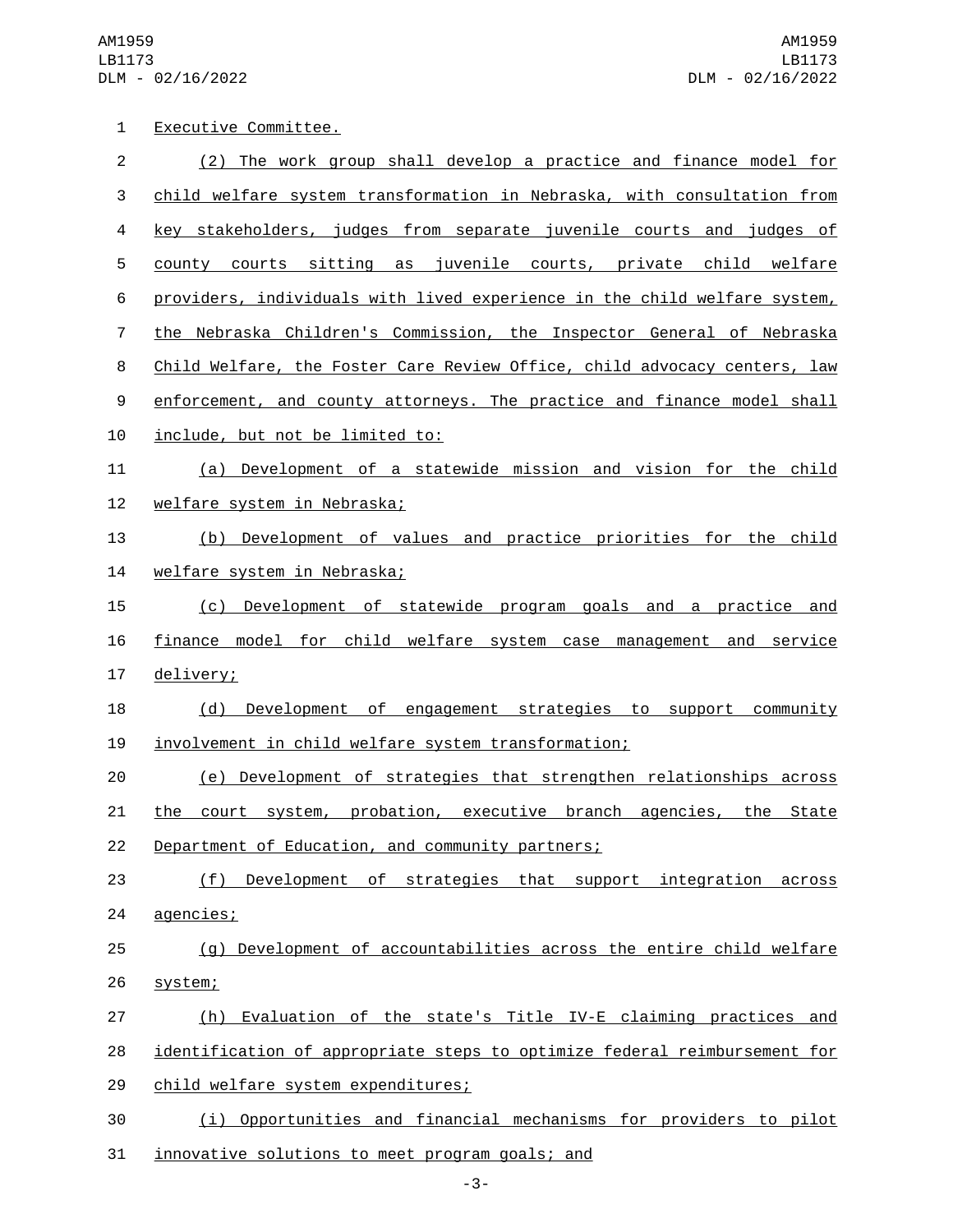| $\mathbf{1}$     | (j) Development of a strategy for data collection and outcome             |
|------------------|---------------------------------------------------------------------------|
| $\overline{2}$   | monitoring.                                                               |
| 3                | (3) The work group shall provide monthly updates to the strategic         |
| 4                | leadership group.                                                         |
| 5                | There is hereby established a child welfare strategic<br>Sec. 4.          |
| 6                | leadership group. The strategic leadership group shall be a nonvoting     |
| $\overline{7}$   | group that exists for purposes of receiving updates on the work group's   |
| 8                | activities. The strategic leadership group shall consist of:              |
| $\boldsymbol{9}$ | (1) The chairperson of the Judiciary Committee of the Legislature;        |
| 10               | (2) The chairperson of the Health and Human Services Committee of         |
| 11               | the Legislature;                                                          |
| 12               | (3) The Chief Justice or the Chief Justice's designee; and                |
| 13               | (4) The chief executive officer of the Department of Health and           |
| 14               | Human Services or such officer's designee.                                |
| 15               | (1) The Department of Health and Human Services shall<br>Sec. 5.          |
| 16               | contract with an outside consultant with expertise in child welfare       |
| 17               | system transformation by December 15, 2022. The consultant shall assist   |
| 18               | the work group with the development of a written framework for the        |
| 19               | practice and finance model.                                               |
| 20               | before December 1, 2023, the work group shall<br>(2)<br><u>On</u><br>or   |
| 21               | electronically submit the written practice and finance model framework to |
| 22               | <u>the Health and Human Services Committee of the Legislature.</u>        |
| 23               | The work group and strategic leadership group shall<br>Sec. 6.            |
| 24               | terminate on December 31, 2023.                                           |
| 25               | Sec. 7. Section 28-713, Revised Statutes Cumulative Supplement,           |
| 26               | 2020, is amended to read:                                                 |
| 27               | 28-713 (1) Unless a report is assigned to alternative response, upon      |
| 28               | the receipt of a call reporting child abuse and neglect as required by    |
| 29               | section 28-711, it is the duty of the law enforcement agency to           |
| 30               | investigate the report, to take immediate steps to protect the child, and |
| 31               | to institute legal proceedings consistent with section 43-247 if the      |

-4-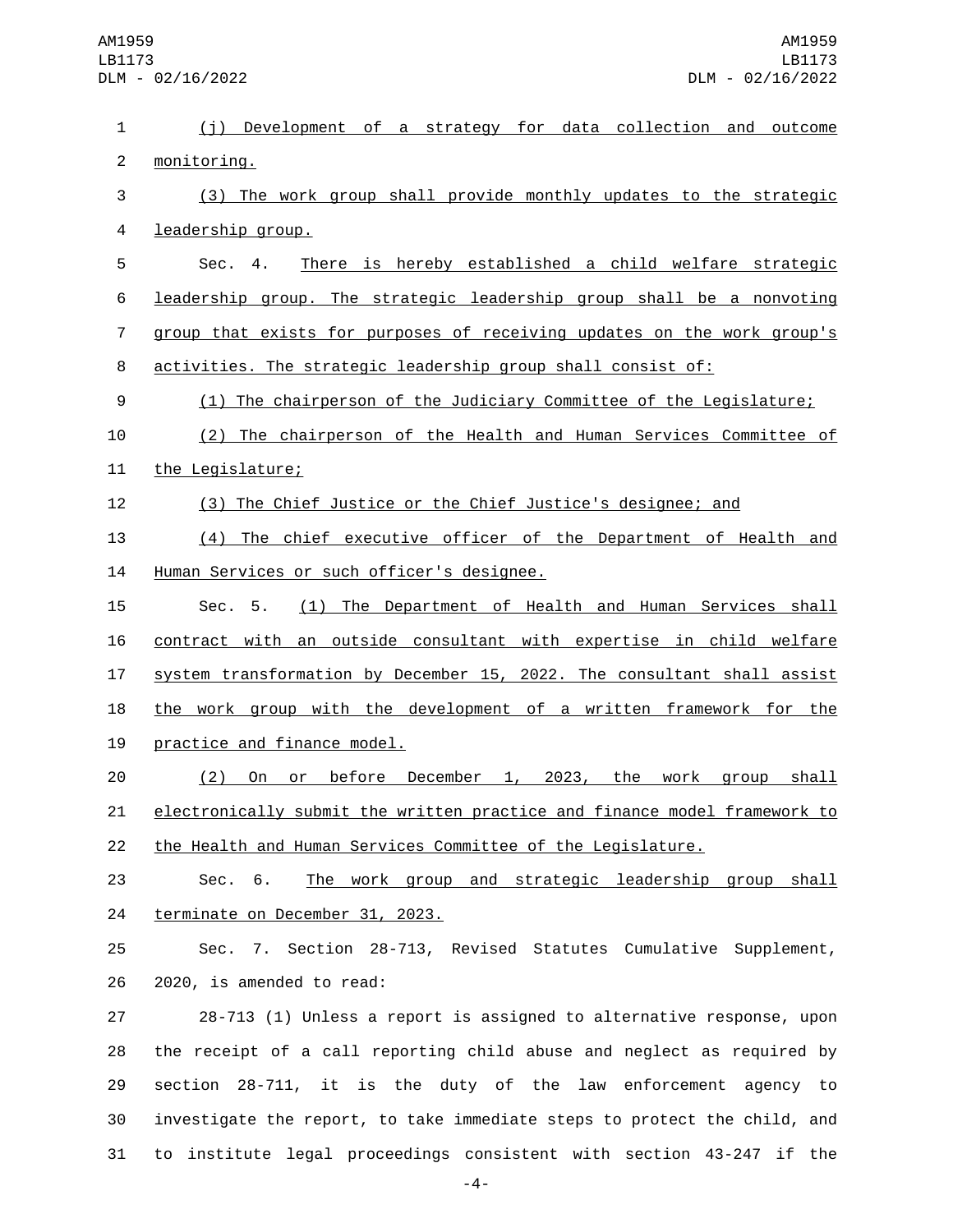child is seriously endangered in the child's surroundings and immediate removal is necessary for the protection of the child. The law enforcement agency may request assistance from the department during the investigation and shall, by the next working day, notify either the hotline established under section 28-711 or the department of receipt of the report, including whether or not an investigation is being undertaken by the law enforcement agency. A copy of all reports, whether or not an investigation is being undertaken, shall be provided to the department.

 (2)(a) When a report is assigned for traditional response, the department shall utilize an evidence-informed and validated tool to assess the safety of the child at the time of the assessment, the risk of future child abuse or neglect, the need for services to protect and assist the child and to preserve the family, and whether the case shall be entered into the central registry pursuant to section 28-720. As part of such investigation, the department may request assistance from the appropriate law enforcement agency or refer the matter to the county 17 attorney to initiate legal proceedings.

 (b) If in the course of an investigation the department finds a child is seriously endangered in the child's surroundings and immediate removal is necessary for the protection of the child, the department shall make an immediate request for the county attorney to institute 22 legal proceedings consistent with section 43-247.

 (3) When a report contains an allegation of out-of-home child abuse or neglect, a law enforcement agency or the department shall immediately notify each person having custody of each child who has allegedly been abused or neglected that such report has been made unless the person to be notified is the subject of such report. The department or the law enforcement agency shall provide such person with information about the nature of the alleged child abuse or neglect and any other necessary information. The department shall also provide such social services as are necessary and appropriate under the circumstances to protect and

-5-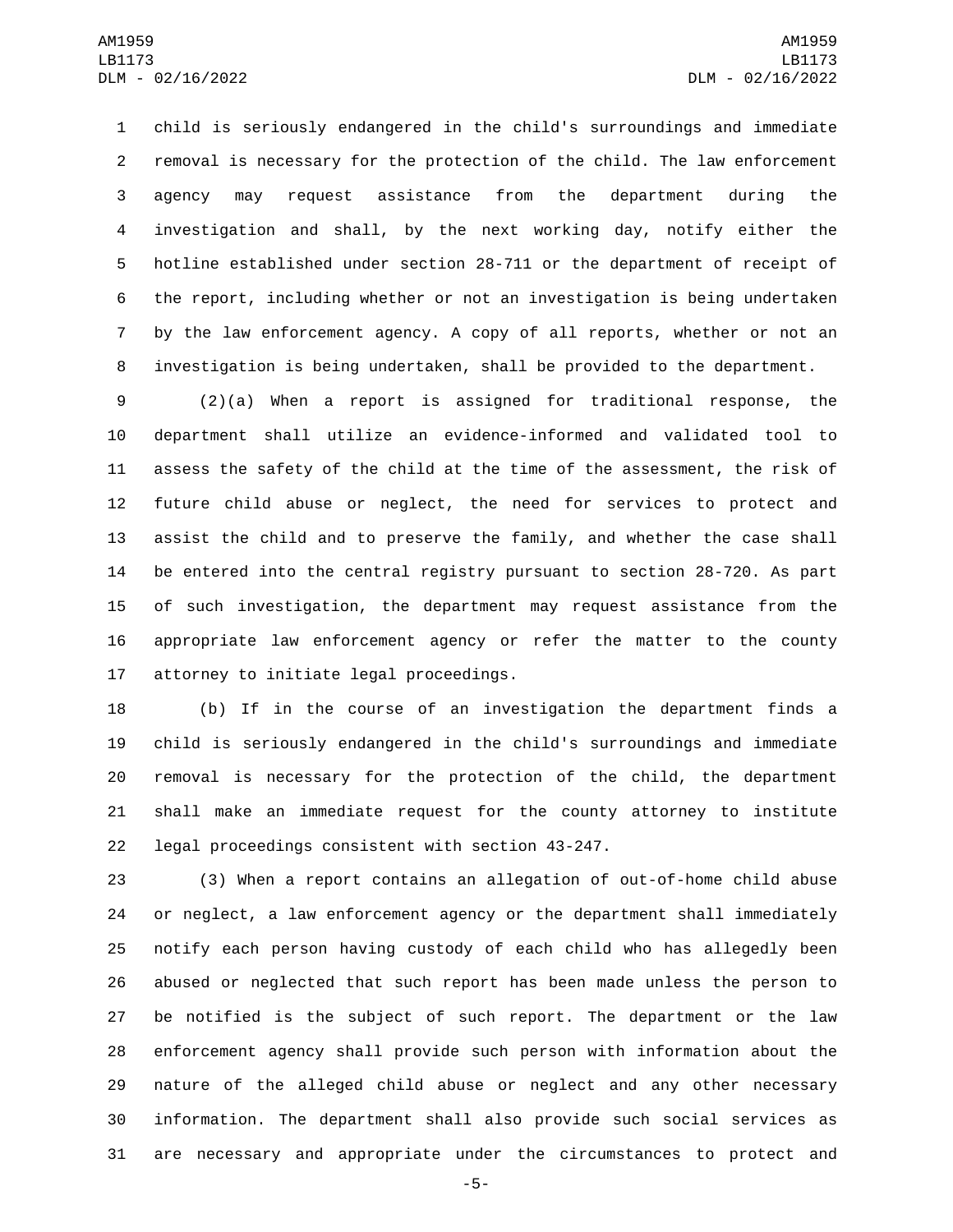1 assist the child and to preserve the family.

 (4)(a) (4) In situations of alleged out-of-home child abuse or neglect, if the subject of the report of child abuse or neglect is a school employee and the child is a student in the school to which such school employee is assigned for work, the department shall immediately notify the Commissioner of Education of receipt of the report, including whether or not an investigation is being undertaken by the law 8 enforcement agency or the department.

 (b) In situations of alleged out-of-home child abuse or neglect, if the subject of the report of child abuse or neglect is a child care provider or a child care staff member as defined by subdivision (5)(h) of section 71-1912, the Division of Children and Family Services of the Department of Health and Human Services shall immediately notify the Division of Public Health of the Department of Health and Human Services 15 of receipt of the report, including whether or not an investigation is being undertaken by the law enforcement agency or the department.

 (5) The department shall, by the next working day after receiving a report of child abuse or neglect under this section, make a written report or a summary on forms provided by the department to the proper law enforcement agency in the county and enter in the tracking system of child protection cases maintained pursuant to section 28-715 all reports of child abuse or neglect opened for investigation and any action taken.

 (6) The department shall, upon request, make available to the appropriate investigating law enforcement agency and the county attorney a copy of all reports relative to a case of suspected child abuse or 26 neglect.

 (7)(a) In addition to the responsibilities under subsections (1) through (6) of this section, upon the receipt of any report that a child is a reported or suspected victim of sex trafficking of a minor or labor trafficking of a minor as defined in section 28-830 and without regard to 31 the subject of the report, the department shall:

-6-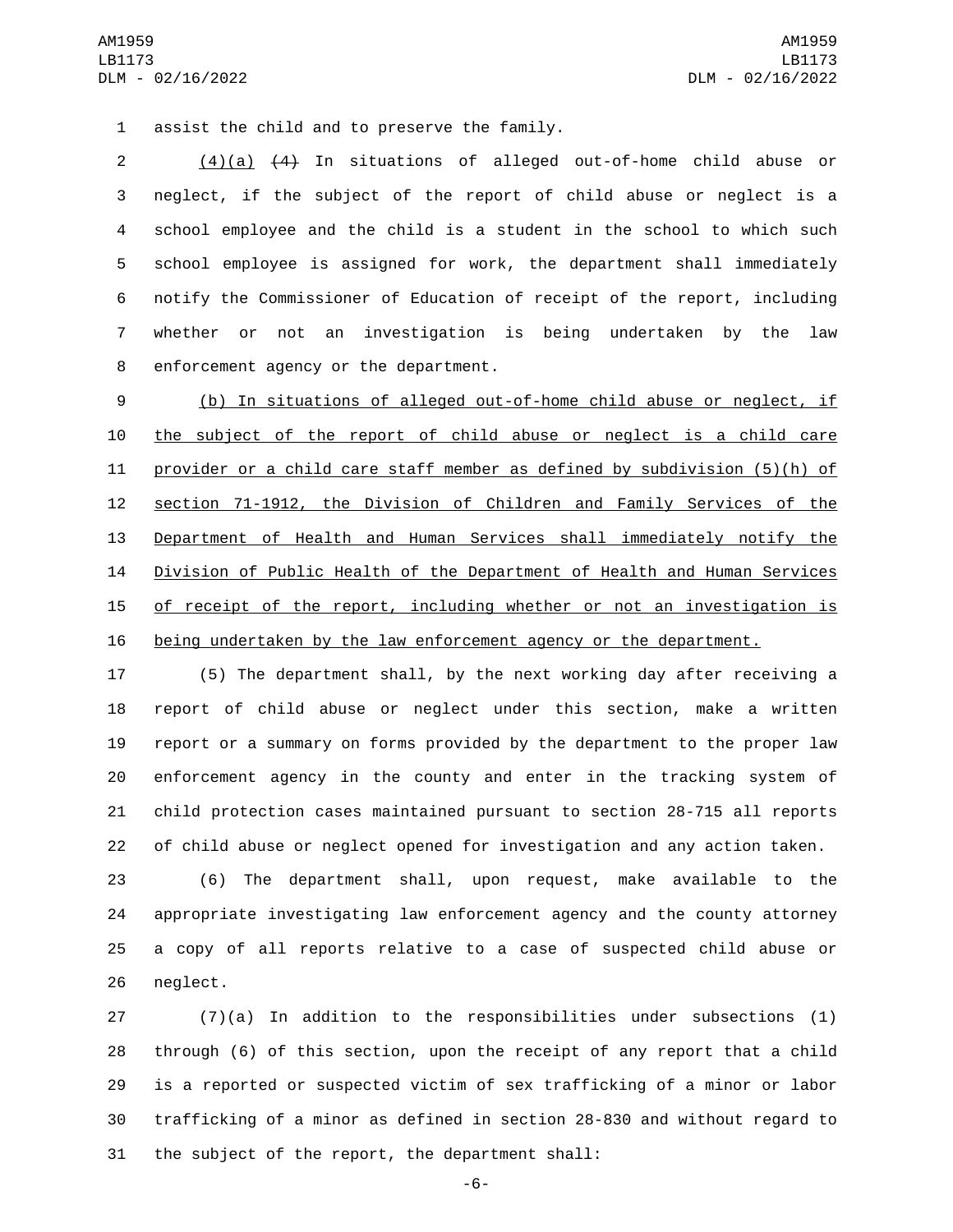(i) Assign the case to staff for an in-person investigation. The department shall assign a report for investigation regardless of whether or not the subject of the report is a member of the child's household or family or whether the subject is known or unknown, including cases of 5 out-of-home child abuse and neglect;

 (ii) Conduct an in-person investigation and appropriately coordinate with law enforcement agencies, the local child advocacy center, and the child abuse and neglect investigation team under section 28-729;

 (iii) Use specialized screening and assessment instruments to identify whether the child is a victim of sex trafficking of a minor or labor trafficking of a minor or at high risk of becoming such a victim and determine the needs of the child and family to prevent or respond to abuse, neglect, and exploitation. On or before December 1, 2019, the department shall develop and adopt these instruments in consultation with knowledgeable organizations and individuals, including representatives of child advocacy centers, behavioral health providers, child welfare and juvenile justice service providers, law enforcement representatives, and 18 prosecutors; and

 (iv) Provide for or refer and connect the child and family to services deemed appropriate by the department in the least restrictive environment, or provide for safe and appropriate placement, medical services, mental health care, or other needs as determined by the department based upon the department's assessment of the safety, risk, and needs of the child and family to respond to or prevent abuse, 25 neglect, and exploitation.

 (b) On or before July 1, 2020, the department shall adopt rules and regulations on the process of investigation, screening, and assessment of reports of child abuse or neglect and the criteria for opening an ongoing case upon allegations of sex trafficking of a minor or labor trafficking 30 of a minor.

(8) When a preponderance of the evidence indicates that a child is a

-7-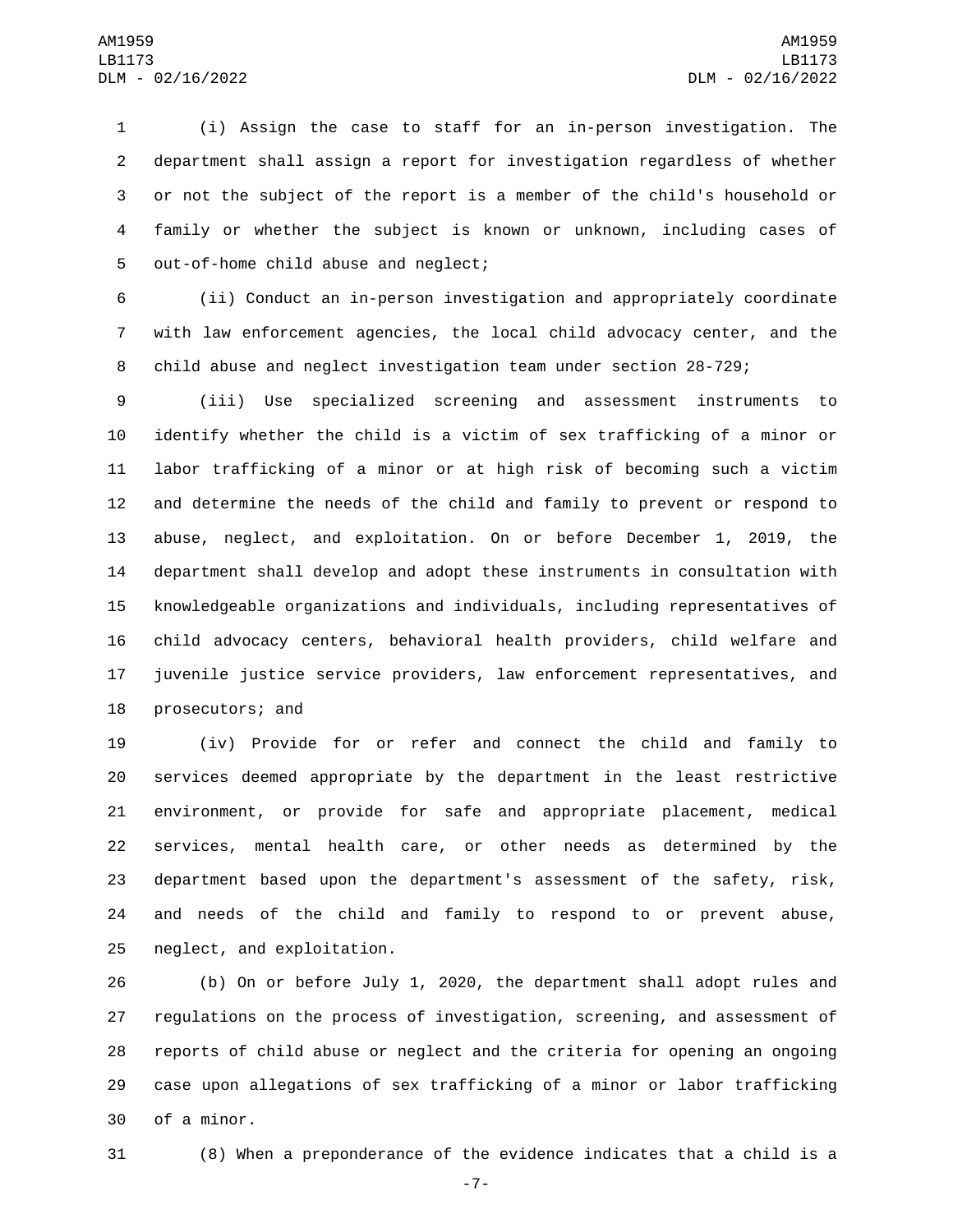victim of abuse or neglect as a result of being a trafficking victim as defined in section 28-830, the department shall identify the child as a victim of trafficking, regardless of whether the subject of the report is a member of the child's household or family or whether the subject is known or unknown. The child shall be included in the department's data and reporting on the numbers of child victims of abuse, neglect, and 7 trafficking.

 Sec. 8. Section 43-2204, Reissue Revised Statutes of Nebraska, is 9 amended to read:

 43-2204 A pilot project is created to provide family finding services within at least two service areas. The department shall contract 12 with providers of family finding services <del>or the case management lead</del> agency pilot project authorized under section 68-1212 to carry out the family finding services pilot project. A provider may contract within multiple service areas. Each contracting provider shall be trained in and implement the steps described in section 43-2203. The family finding services pilot project shall terminate on June 30, 2019.

 Sec. 9. Section 43-4215, Reissue Revised Statutes of Nebraska, is 19 amended to read:

 43-4215 (1) On or before July 1, 2014, the Division of Children and Family Services of the Department of Health and Human Services shall implement the reimbursement rate recommendations of the Foster Care Reimbursement Rate Committee as reported to the Legislature pursuant to section 43-4212 as such section existed before June 5, 2013.

 (2) It is the intent of the Legislature to create additional levels 26 of caregiving for youth in foster care and to create an implementation 27 plan for treatment family care services in order to expand the service array for high-acuity youth in the foster care system.

 (3) The Legislature finds that (a) there is a need for consistency 30 in the implementation of additional tiers of caregiving across the state, (b) additional tiers of caregiving and reimbursement exist in the

-8-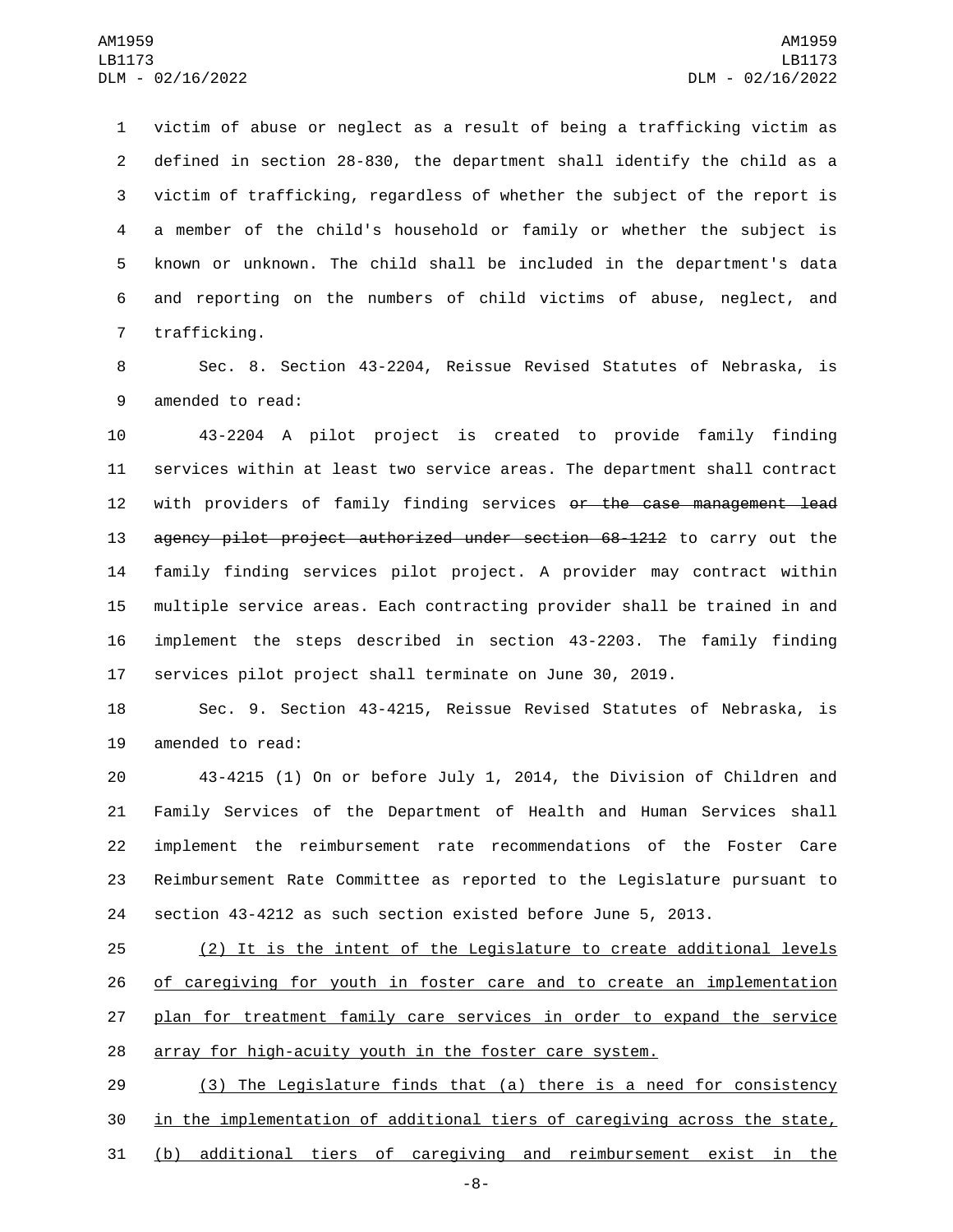continuum of foster care services available in Nebraska, however, there 2 is a variation in the rates, implementation and outcomes, (c) the use of 3 rates outside of the established rate structure can create barriers to permanency for children entering adoption and guardianship and prohibits the state from accessing federal foster care funds that would otherwise be available under Title IV-E of the federal Social Security Act, and (d) additional tiers of caregiving should be utilized to support the 8 exceptional caregiving needs of children.

9 (4) The Legislature further finds that (a) additional treatment 10 services are needed to support the behavioral and mental health needs of 11 youth who are at risk of entering, or who are stepping down from, 12 congregate treatment placement, and (b) treatment family care services 13 uses blended funding to support caregivers and prevent placement 14 disruption.

 (5) On or before October 1, 2022, the Division of Children and Family Services of the Department of Health and Human Services shall, in collaboration with the Foster Care Reimbursement Rate Committee, implement additional statewide tiers of foster care reimbursements for specialized caregiving with standardized rates for foster parents and 20 child placing agencies.

 $(6)(a)$   $(2)(a)$  on or before July 1, 2013, the Division of Children and Family Services of the Department of Health and Human Services shall develop a pilot project as provided in this subsection to implement the standardized level of care assessment tools recommended by the Foster Care Reimbursement Rate Committee as reported to the Legislature pursuant to section 43-4212 as such section existed before June 5, 2013.

 (b)(i) The pilot project shall comprise two groups: One in an urban area and one in a rural area. The size of each group shall be determined by the division to ensure an accurate estimate of the effectiveness and 30 cost of implementing such tools statewide.

31 (ii) The Nebraska Children's Commission shall review and provide a

-9-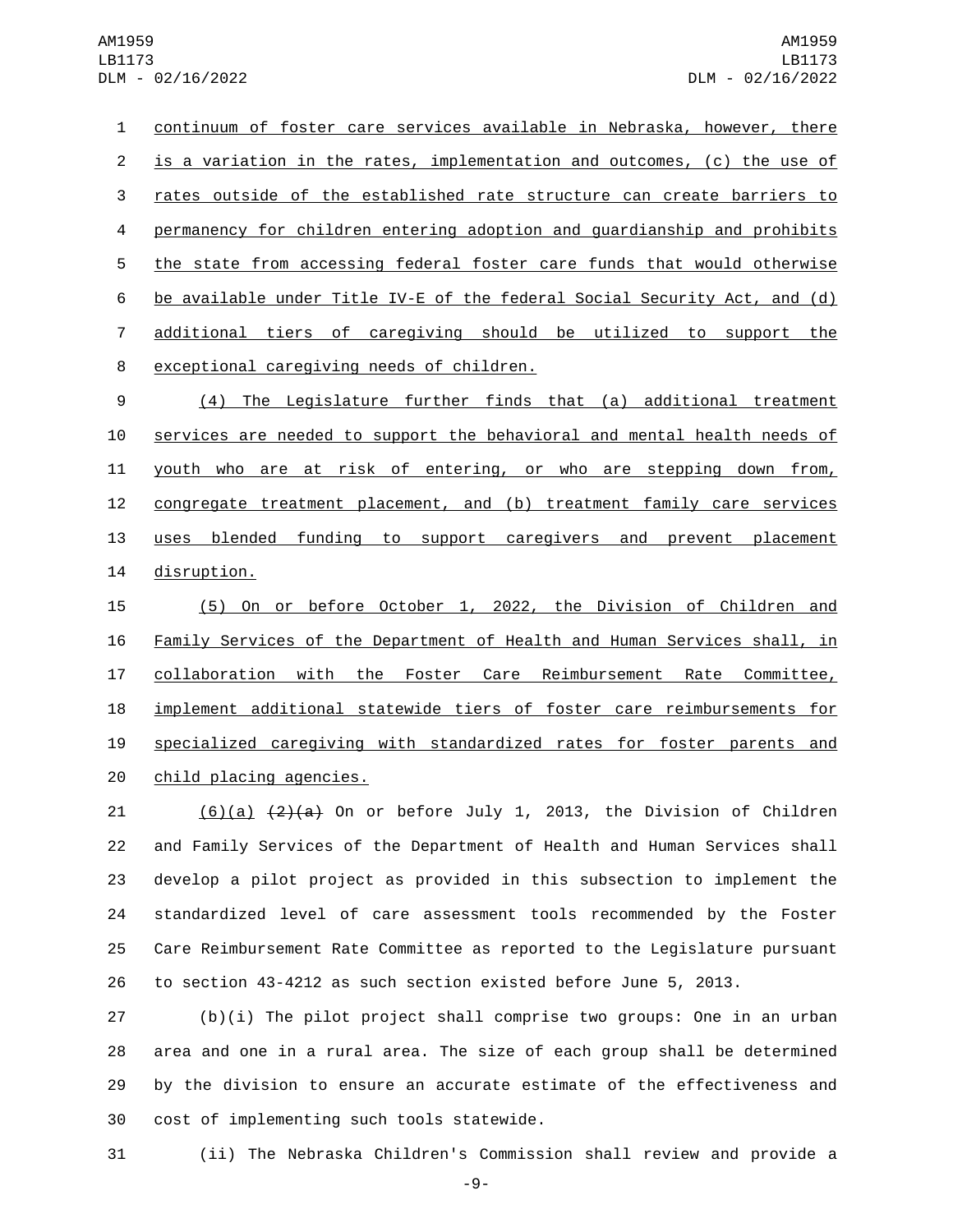progress report on the pilot project by October 1, 2013, to the department and electronically to the Health and Human Services Committee of the Legislature; shall provide to the department and electronically to the committee by December 1, 2013, a report including recommendations and any legislation necessary, including appropriations, to adopt the recommendations, regarding the adaptation or continuation of the implementation of a statewide standardized level of care assessment; and shall provide to the department and electronically to the committee by February 1, 2014, a final report and final recommendations of the 10 commission.

 Sec. 10. Section 43-4401, Reissue Revised Statutes of Nebraska, is 12 amended to read:

43-4401 For purposes of sections 43-4401 to 43-4407 43-4409:

 (1) Department means the Department of Health and Human Services; 15 and

 (2) N-FOCUS system means the electronic data collection system in 17 use by the department on April 12, 2012;

 (3) Pilot project means a case management lead agency model pilot project established by the department pursuant to Laws 2012, LB961; and

 (2) (4) Service area means a geographic area administered by the department and designated pursuant to section 81-3116.

 Sec. 11. Section 43-4402, Reissue Revised Statutes of Nebraska, is 23 amended to read:

24 43-4402 The Legislature finds that:

 (1) Nebraska does not have the capacity to collect and analyze routinely and effectively the data required to inform policy decisions, child welfare service development, and evaluation of its child welfare 28 system;

 (2) The N-FOCUS system is difficult to use and does not provide the appropriate data for meaningful monitoring of the child welfare system 31 for children's safety, permanency, and wellness;

-10-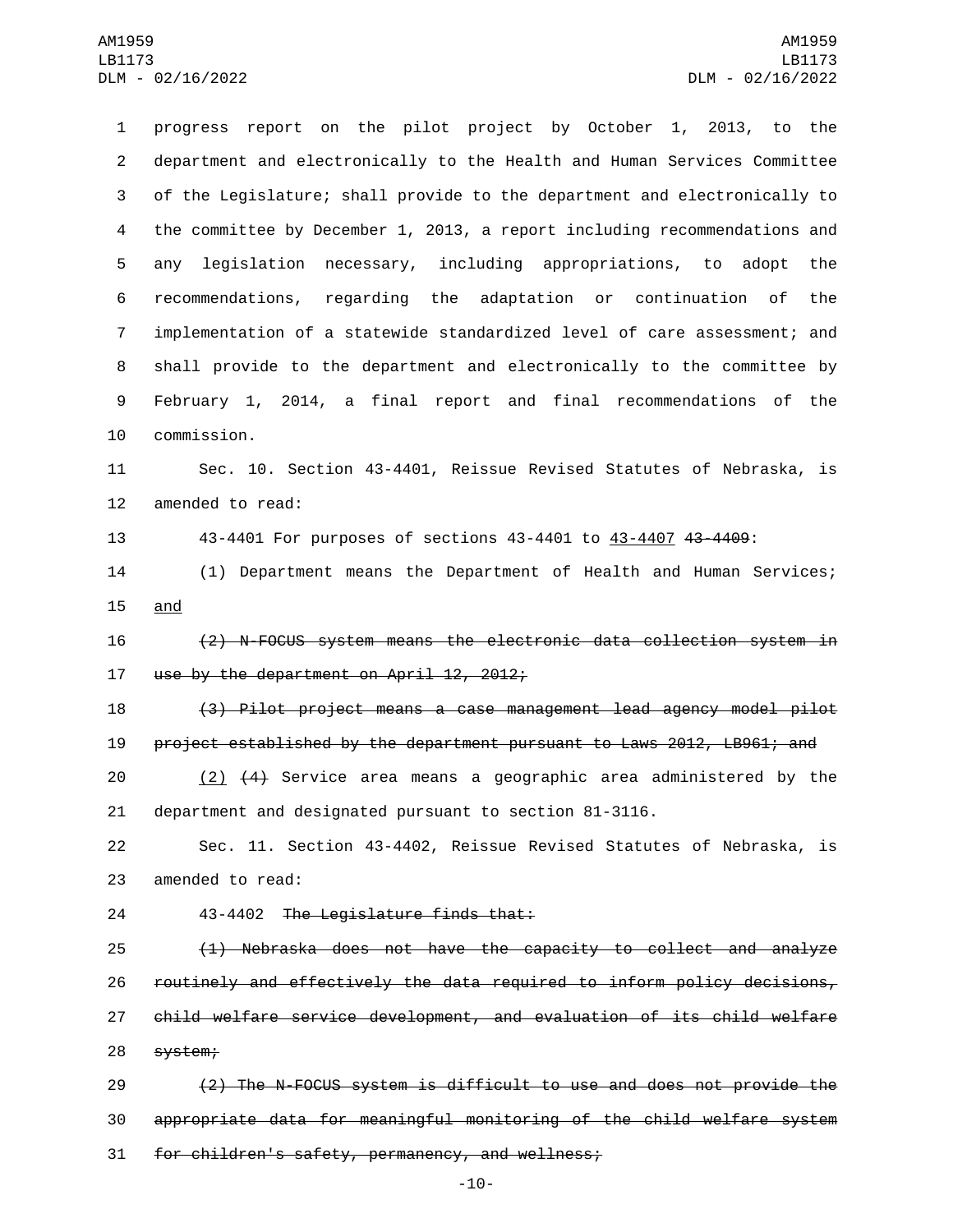1 (3) The N-FOCUS system does not easily integrate with other computer 2 systems that have different purposes, capacities, file structures, and 3 operating systems, resulting in silos of operation and information; and

4 (4) The Legislature finds that the department needs leadership in 5 developing a uniform electronic data collection system to collect and 6 evaluate data regarding children served, the quality of child welfare 7 services provided, and the outcomes produced by such child welfare 8 services.

9 Sec. 12. Section 43-4403, Reissue Revised Statutes of Nebraska, is 10 amended to read:

11 43-4403 It is the intent of the Legislature:

 (1) To provide for (a) legislative oversight of the child welfare system through an improved electronic data collection system, (b) improved child welfare outcome measurements through increased reporting 15 by any lead agencies or the pilot project and the department, and (c) an independent evaluation of the child welfare system; and

 (2) To develop an electronic data collection system to integrate child welfare information into one system to more effectively manage, track, and share information, especially in child welfare case 20 management.

21 Sec. 13. Section 43-4406, Revised Statutes Cumulative Supplement,  $22$   $2020$ , is amended to read:

23 43-4406 On or before each September 15, the department shall report 24 electronically to the Health and Human Services Committee of the 25 Legislature the following information regarding child welfare services, 26 with respect to children served by any lead agency or the pilot project 27 and children served by the department:

28 (1) The percentage of children served and the allocation of the 29 child welfare budget, categorized by service area—and by lead agency or 30 the pilot project, including:

31 (a) The percentage of children served, by service area and the

-11-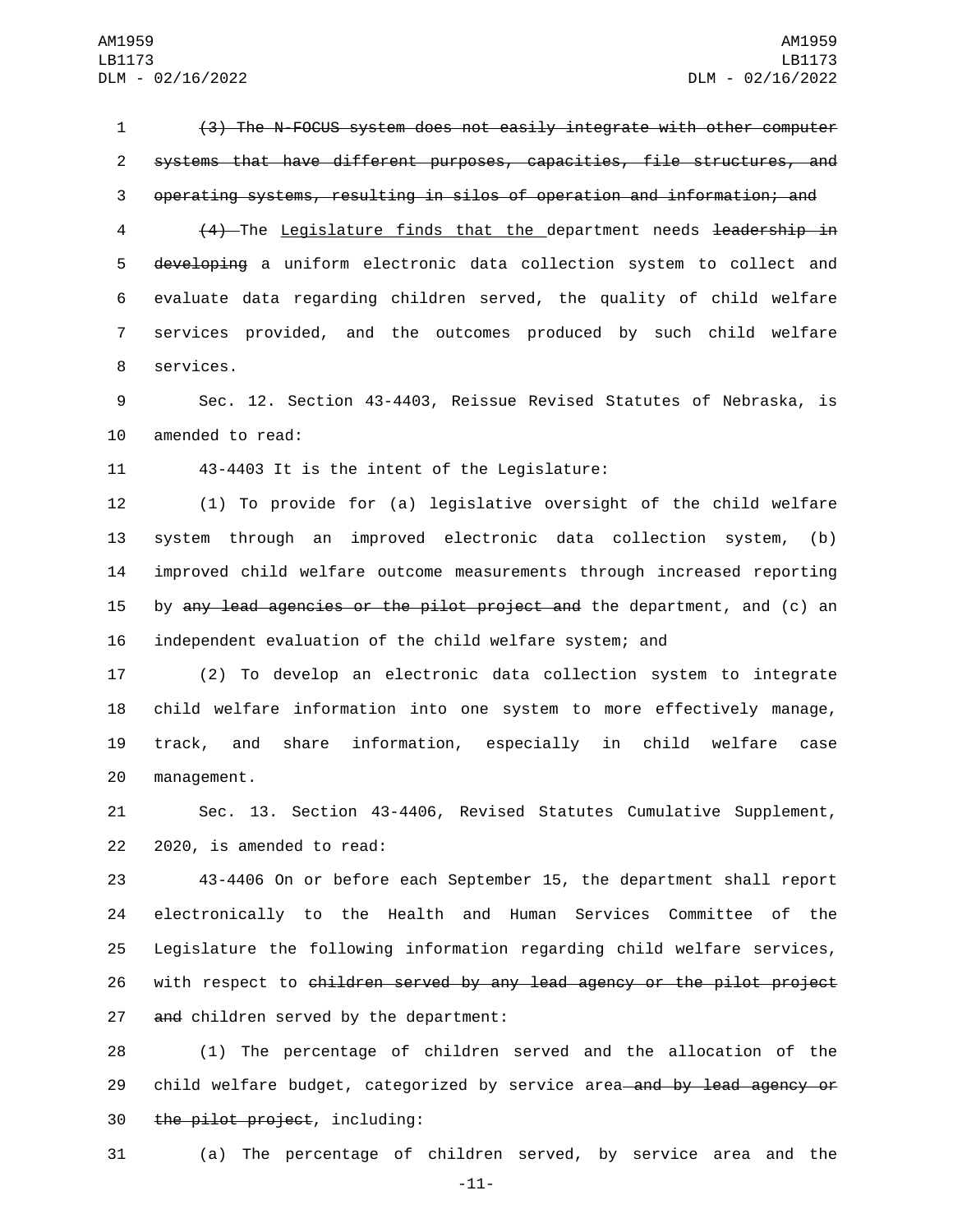corresponding budget allocation; and1

2 (b) The percentage of children served who are wards of the state and 3 the corresponding budget allocation;

4 (2) The number of siblings in out-of-home care placed with siblings 5 as of the June 30 immediately preceding the date of the report, 6 categorized by service area and by lead agency or the pilot project;

7 (3) The number of waivers granted under subsection (2) of section 71-1904;8

9 (4) An update of the information in the report of the Children's 10 Behavioral Health Task Force pursuant to sections 43-4001 to 43-4003, 11 including:

12 (a) The number of children receiving mental health and substance 13 abuse services annually by the Division of Behavioral Health of the 14 department;

15 (b) The number of children receiving behavioral health services 16 annually at the Hastings Regional Center;

17 (c) The number of state wards receiving behavioral health services 18 as of September 1 immediately preceding the date of the report;

19 (d) Funding sources for children's behavioral health services for 20 the fiscal year ending on the immediately preceding June 30;

21 (e) Expenditures in the immediately preceding fiscal year by the 22 division, categorized by category of behavioral health service and by 23 behavioral health region; and

 (f) Expenditures in the immediately preceding fiscal year from the medical assistance program and CHIP as defined in section 68-969 for mental health and substance abuse services, for all children and for 27 wards of the state;

28 (5) The following information as obtained for each service area—and 29 lead agency or the pilot project:

30 (a) Case manager education, including college degree, major, and 31 level of education beyond a baccalaureate degree;

-12-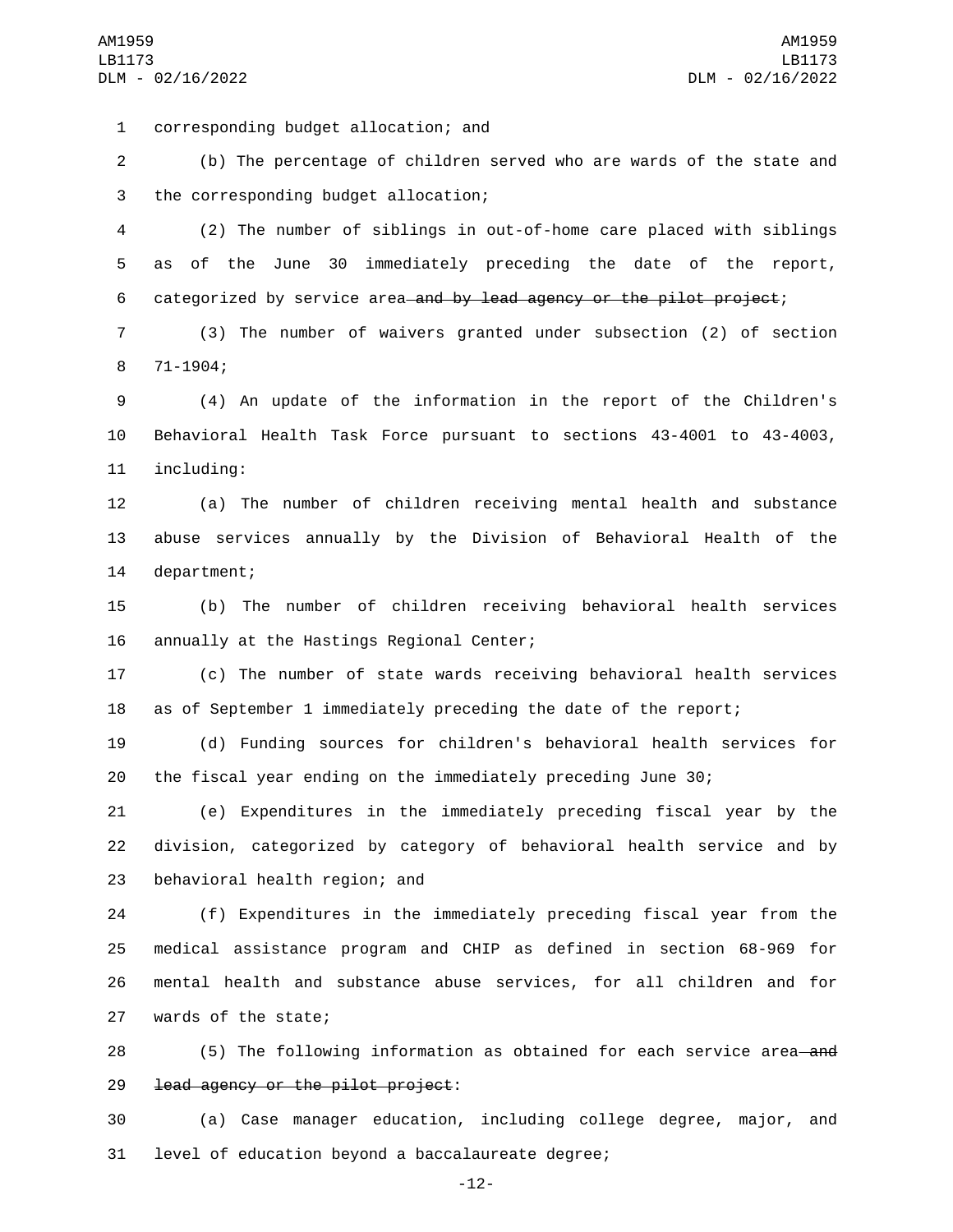(b) Average caseload per case manager;1

2 (c) Average number of case managers per child during the preceding 3 twelve months;

 (d) Average number of case managers per child for children who have been in the child welfare system for three months, for six months, for twelve months, and for eighteen months and the consecutive yearly average for children until the age of majority or permanency is attained;

8 (e) Monthly case manager turnover;

9 (f) Monthly face-to-face contacts between each case manager and the 10 children on his or her caseload;

11 (g) Monthly face-to-face contacts between each case manager and the 12 parent or parents of the children on his or her caseload;

13 (h) Case documentation of monthly consecutive team meetings per 14 quarter;

15 (i) Case documentation of monthly consecutive parent contacts per 16 quarter;

17 (j) Case documentation of monthly consecutive child contacts with 18 case manager per quarter;

19 (k) Case documentation of monthly consecutive contacts between child 20 welfare service providers and case managers per quarter;

21 (1) Timeliness of court reports; and

22 (m) Non-court-involved children, including the number of children 23 served, the types of services requested, the specific services provided, 24 the cost of the services provided, and the funding source;

25 (6) All placements in residential treatment settings made or paid 26 for by the child welfare system, the Office of Juvenile Services, the 27 State Department of Education or local education agencies, any lead 28 agency or the pilot project through letters of agreement, and the medical 29 assistance program, including, but not limited to:

(a) Child variables;30

31 (b) Reasons for placement;

-13-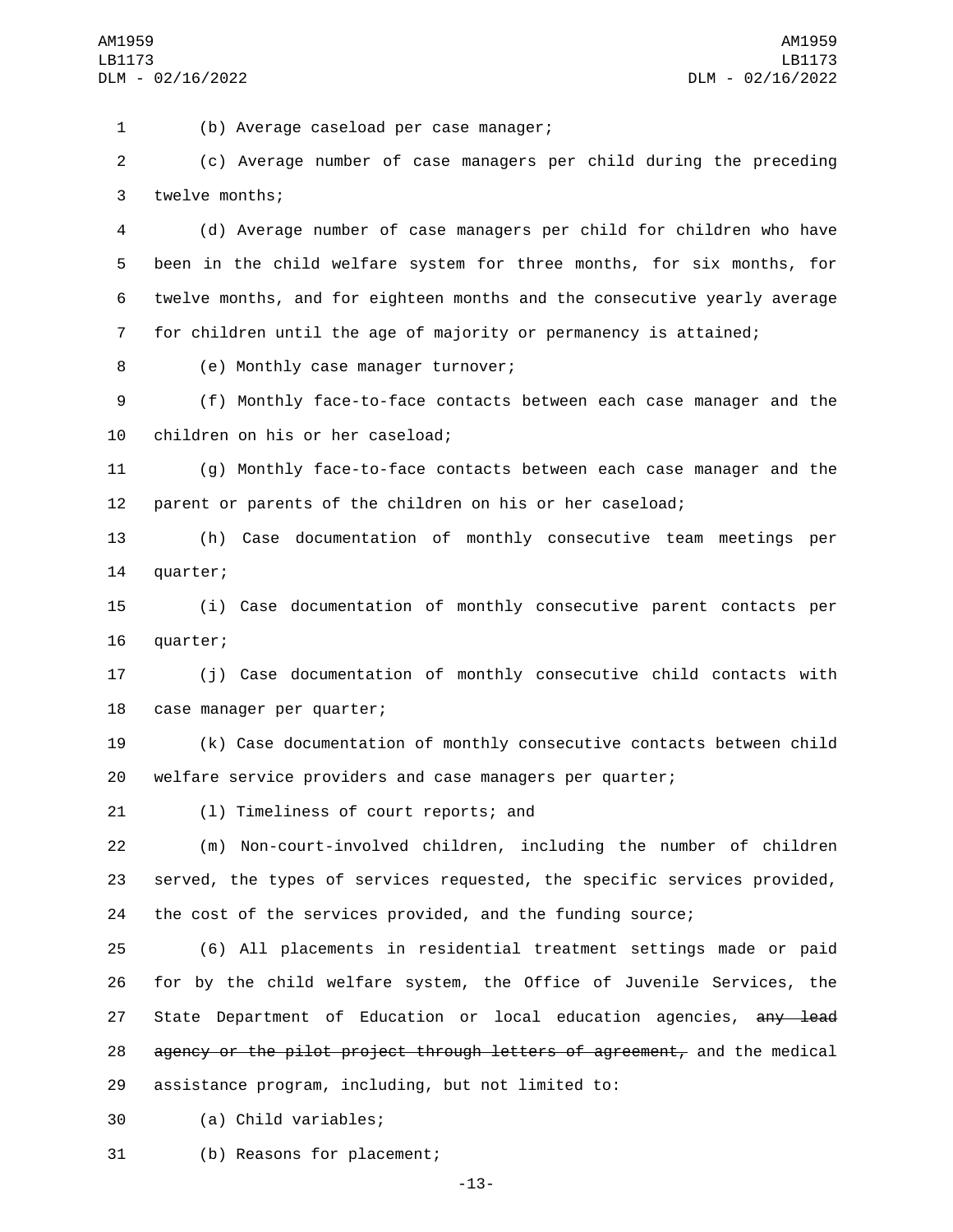(c) The percentage of children denied medicaid-reimbursed services and denied the level of placement requested;2

 (d) With respect to each child in a residential treatment setting: (i) If there was a denial of initial placement request, the length and level of each placement subsequent to denial of initial placement request and the status of each child before and immediately after, six 7 months after, and twelve months after placement;

8 (ii) Funds expended and length of placements;

9 (iii) Number and level of placements;

10 (iv) Facility variables; and

 (v) Identification of specific child welfare services unavailable in the child's community that, if available, could have prevented the need 13 for residential treatment; and

 (e) Identification of child welfare services unavailable in the state that, if available, could prevent out-of-state placements;

 (7) From any lead agency or the pilot project, the percentage of its accounts payable to subcontracted child welfare service providers that are thirty days overdue, sixty days overdue, and ninety days overdue;

 (7) (8) For any individual involved in the child welfare system receiving a service or a placement through the department or its agent for which referral is necessary, the date when such referral was made by the department or its agent and the date and the method by which the individual receiving the services was notified of such referral. To the extent the department becomes aware of the date when the individual receiving the referral began receiving such services, the department or 26 its agent shall document such date;

 (8) (9) The number of sexual abuse allegations that occurred for children being served by the Division of Children and Family Services of the Department of Health and Human Services and placed at a residential child-caring agency and the number of corresponding (a) screening decision occurrences by category, (b) open investigations by category,

-14-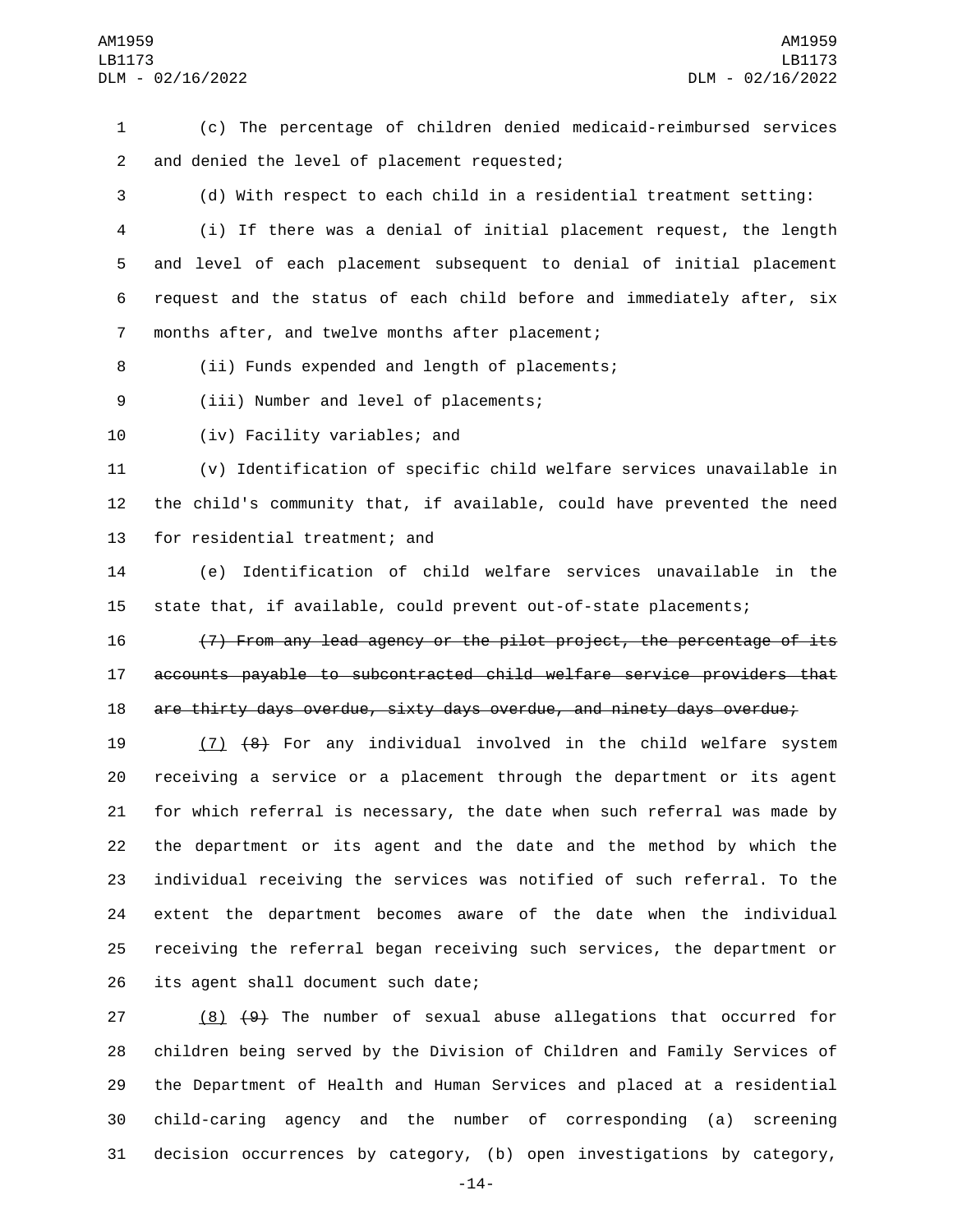1 and (c) agency substantiations, court substantiations, and court-pending 2 status cases; and

3 (9) (10) Information on children who are reported or suspected 4 victims of sex trafficking of a minor or labor trafficking of a minor, as 5 defined in section 28-830, including:

6 (a) The number of reports to the statewide toll-free number pursuant 7 to section 28-711 alleging sex trafficking of a minor or labor 8 trafficking of a minor and the number of children alleged to be victims;

 (b) The number of substantiated victims of sex trafficking of a minor or labor trafficking of a minor, including demographic information and information on whether the children were already served by the 12 department;

 (c) The number of children determined to be reported or suspected victims of sex trafficking of a minor or labor trafficking of a minor, including demographic information and information on whether the children 16 were previously served by the department;

17 (d) The types and costs of services provided to children who are 18 reported or suspected victims of sex trafficking of a minor or labor 19 trafficking of a minor; and

20 (e) The number of ongoing cases opened due to allegations of sex 21 trafficking of a minor or labor trafficking of a minor and number of 22 children and families served through these cases.

23 Sec. 14. Section 43-4407, Reissue Revised Statutes of Nebraska, is 24 amended to read:

 43-4407 (1) Each service area administrator and any lead agency or 26 the pilot project shall annually survey children, parents, foster parents, judges, guardians ad litem, attorneys representing parents, and service providers involved with the child welfare system to monitor satisfaction with (a) adequacy of communication by the case manager, (b) 30 response by the department<del>, any lead agency, or the pilot project</del> to requests and problems, (c) transportation issues, (d) medical and

-15-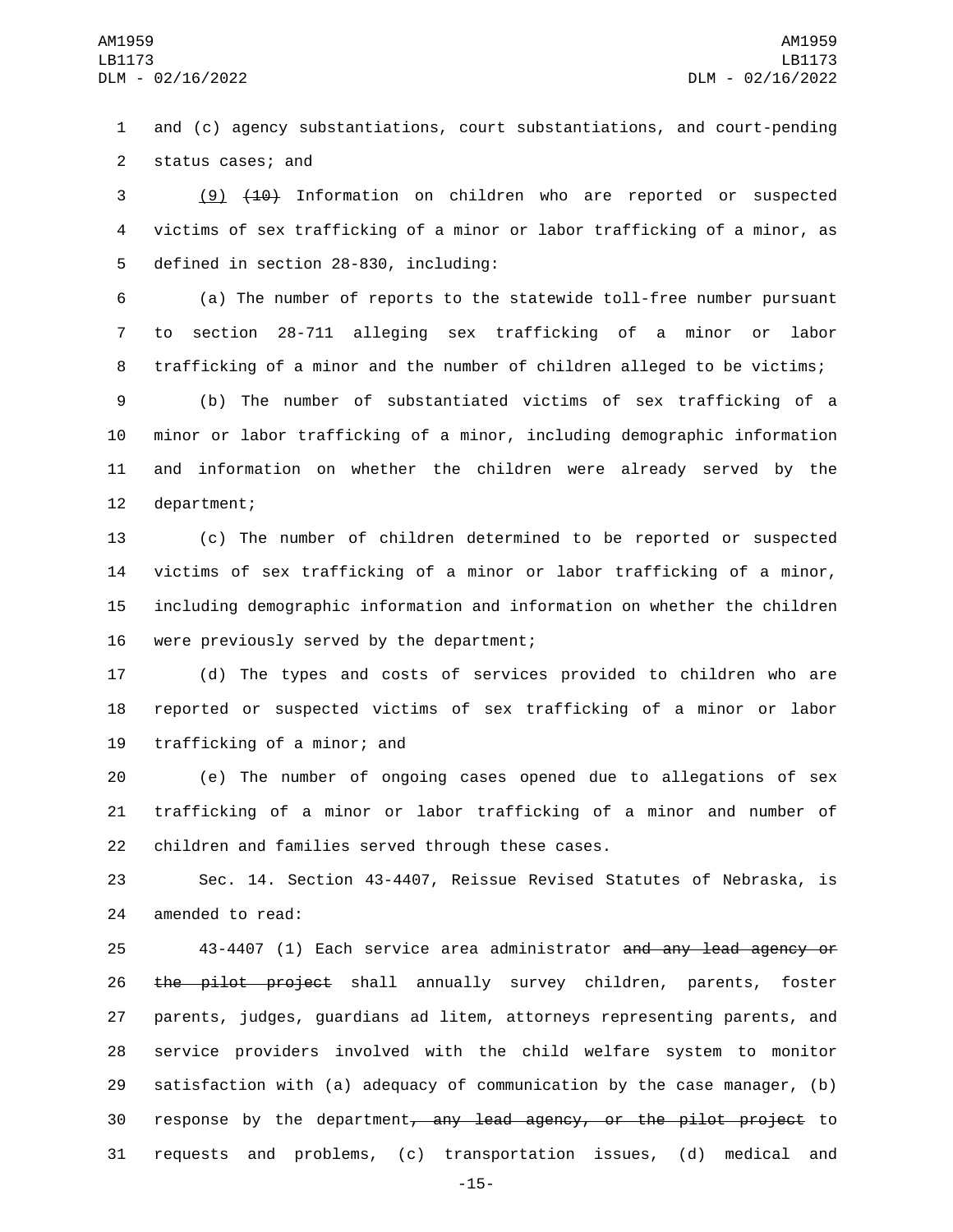psychological services for children and parents, (e) visitation schedules, (f) payments, (g) support services to foster parents, (h) adequacy of information about foster children provided to foster parents, and (i) the case manager's fulfillment of his or her responsibilities. A summary of the survey shall be reported electronically to the Health and Human Services Committee of the Legislature on September 15, 2012, and 7 each September 15 thereafter.

8 (2) Each service area administrator <del>and any lead agency or the pilot</del> 9 project shall provide monthly reports to the child advocacy center that 10 corresponds with the geographic location of the child regarding the 11 services provided through the department or a lead agency or the pilot 12 project when the child is identified as a voluntary or non-court-involved 13 child welfare case. The monthly report shall include the plan implemented 14 by the department<del>, the lead agency, or the pilot project</del> for the child 15 and family and the status of compliance by the family with the plan. The 16 child advocacy center shall report electronically to the Health and Human 17 Services Committee of the Legislature on September 15, 2012, and every 18 September 15 thereafter, or more frequently if requested by the 19 committee.

20 Sec. 15. Section 68-1207, Reissue Revised Statutes of Nebraska, is 21 amended to read:

 68-1207 (1) The Department of Health and Human Services shall supervise all public child welfare services as described by law. The department and the pilot project described in section 68-1212 shall maintain caseloads to carry out child welfare services which provide for adequate, timely, and indepth investigations and services to children and families. Caseloads shall range between twelve and seventeen cases as determined pursuant to subsection (2) of this section. In establishing 29 the specific caseloads within such range, the department and the pilot project shall (a) include the workload factors that may differ due to geographic responsibilities, office location, and the travel required to

-16-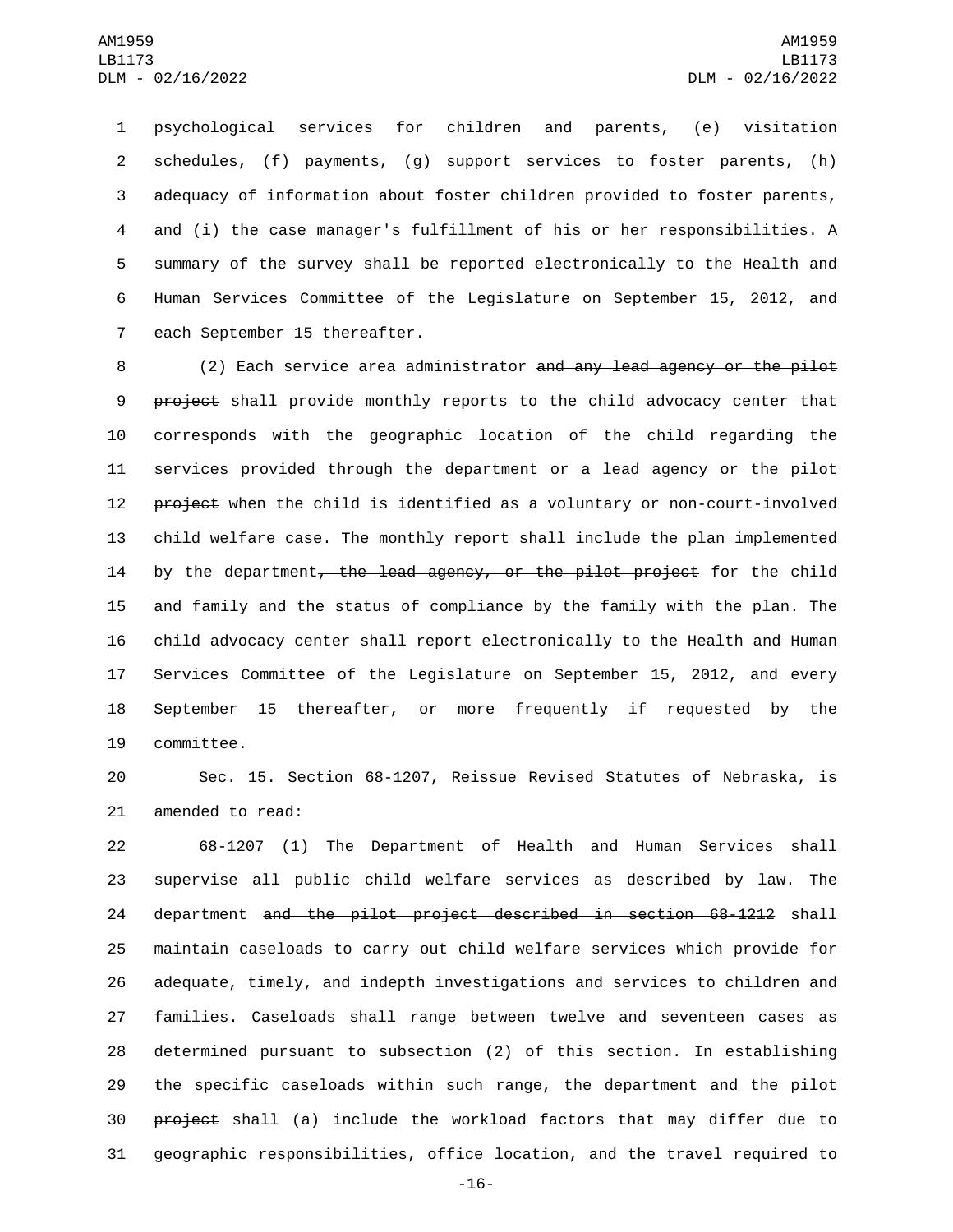provide a timely response in the investigation of abuse and neglect, the protection of children, and the provision of services to children and families in a uniform and consistent statewide manner and (b) utilize the workload criteria of the standards established as of January 1, 2012, by the Child Welfare League of America. The average caseload shall be reduced by the department in all service areas as designated pursuant to 7 section 81-3116 and by the pilot project to comply with the caseload range described in this subsection by September 1, 2012. Beginning September 15, 2012, the department shall include in its annual report required pursuant to section 68-1207.01 a report on the attainment of the decrease according to such caseload standards. The department's annual report shall also include changes in the standards of the Child Welfare 13 League of America or its successor.

 (2) Caseload size shall be determined in the following manner: (a) If children are placed in the home, the family shall count as one case regardless of how many children are placed in the home; (b) if a child is placed out of the home, the child shall count as one case; (c) if, within one family, one or more children are placed in the home and one or more children are placed out of the home, the children placed in the home shall count as one case and each child placed out of the home shall count as one case; and (d) any child receiving services from the department or a private entity under contract with the department shall be counted as provided in subdivisions (a) through (c) of this subsection whether or not such child is a ward of the state. For purposes of this subsection, a child is considered to be placed in the home if the child is placed with his or her biological or adoptive parent or a legal guardian and a child is considered to be placed out of the home if the child is placed in a foster family home as defined in section 71-1901, a residential child- caring agency as defined in section 71-1926, or any other setting which 30 is not the child's planned permanent home.

(3) To insure appropriate oversight of noncourt and voluntary cases

-17-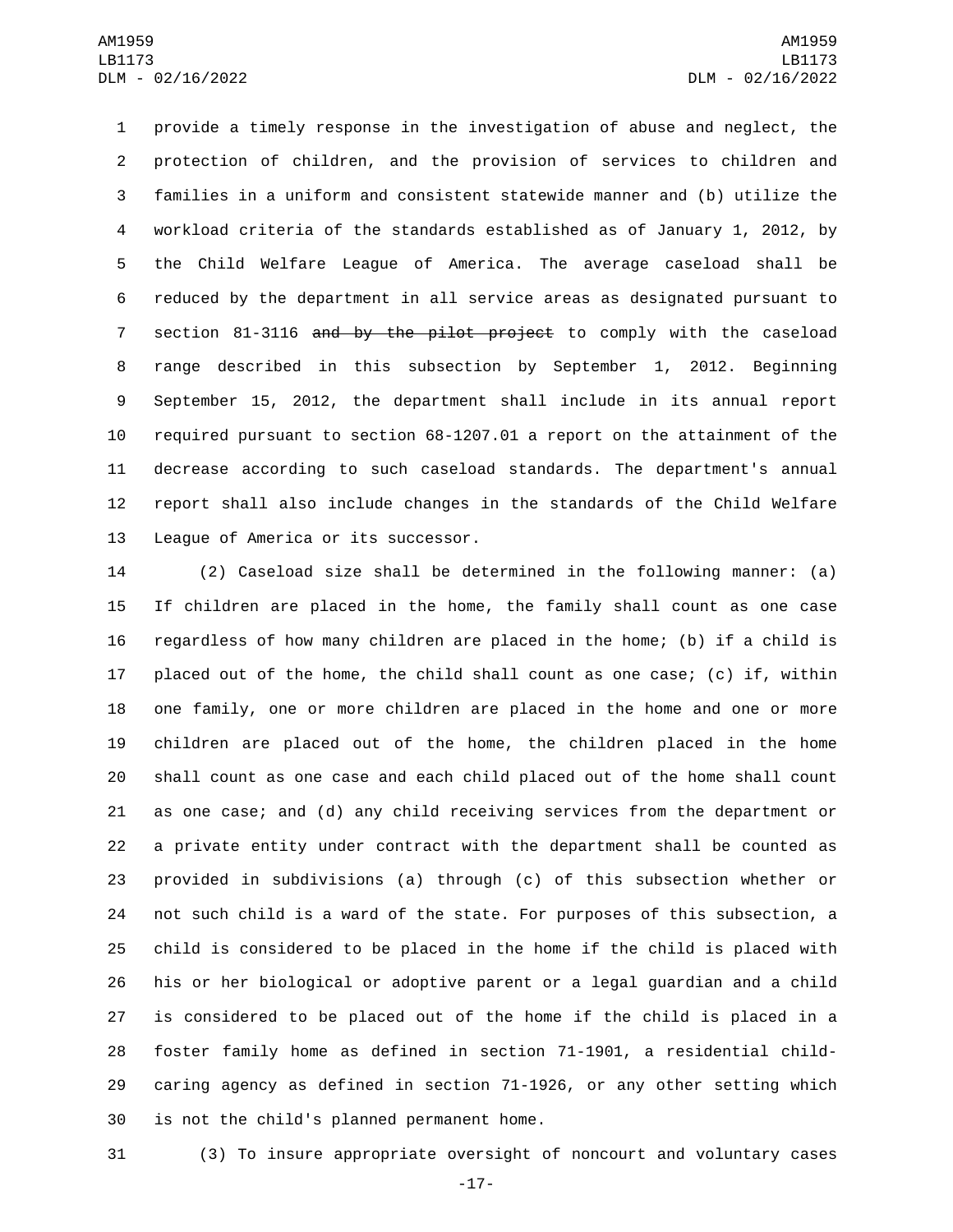1 when any child welfare services are provided, either by the department or 2 by a lead agency participating in the pilot project, as a result of a 3 child safety assessment, the department o<del>r lead agency</del> shall develop a 4 case plan that specifies the services to be provided and the actions to 5 be taken by the department <del>or lead agency</del> and the family in each such 6 case. Such case plan shall clearly indicate, when appropriate, that 7 children are receiving services to prevent out-of-home placement and 8 that, absent preventive services, foster care is the planned arrangement 9 for the child.

10 (4) To carry out the provisions of this section, the Legislature 11 shall provide funds for additional staff.

12 Sec. 16. Section 68-1210, Reissue Revised Statutes of Nebraska, is 13 amended to read:

 68-1210 (1) Notwithstanding any other provision of law, the Department of Health and Human Services shall have the authority through rule or regulation to establish payment rates for children with special needs who are in foster care and in the custody of the department.

 (2)(a) On or before October 1, 2022, the Division of Medicaid and Long-Term Care and the Division of Children and Family Services of the Department of Health and Human Services shall develop a plan to implement 21 treatment family care services. The plan shall be submitted to the Health and Human Services Committee of the Legislature and the Nebraska 23 Children's Commission.

 (b) On or before October 1, 2023, the Division of Medicaid and Long- Term Care shall implement treatment family care services as allowed by federal law. The department shall seek to maximize federal funding for such program prior to utilizing state medicaid funds for eligible 28 children.

29 Sec. 17. Section 68-1212, Revised Statutes Cumulative Supplement, 30 2020, is amended to read:

 $31$  68-1212 For  $\{1\}$  Except as provided in subsection  $(2)$  of this

-18-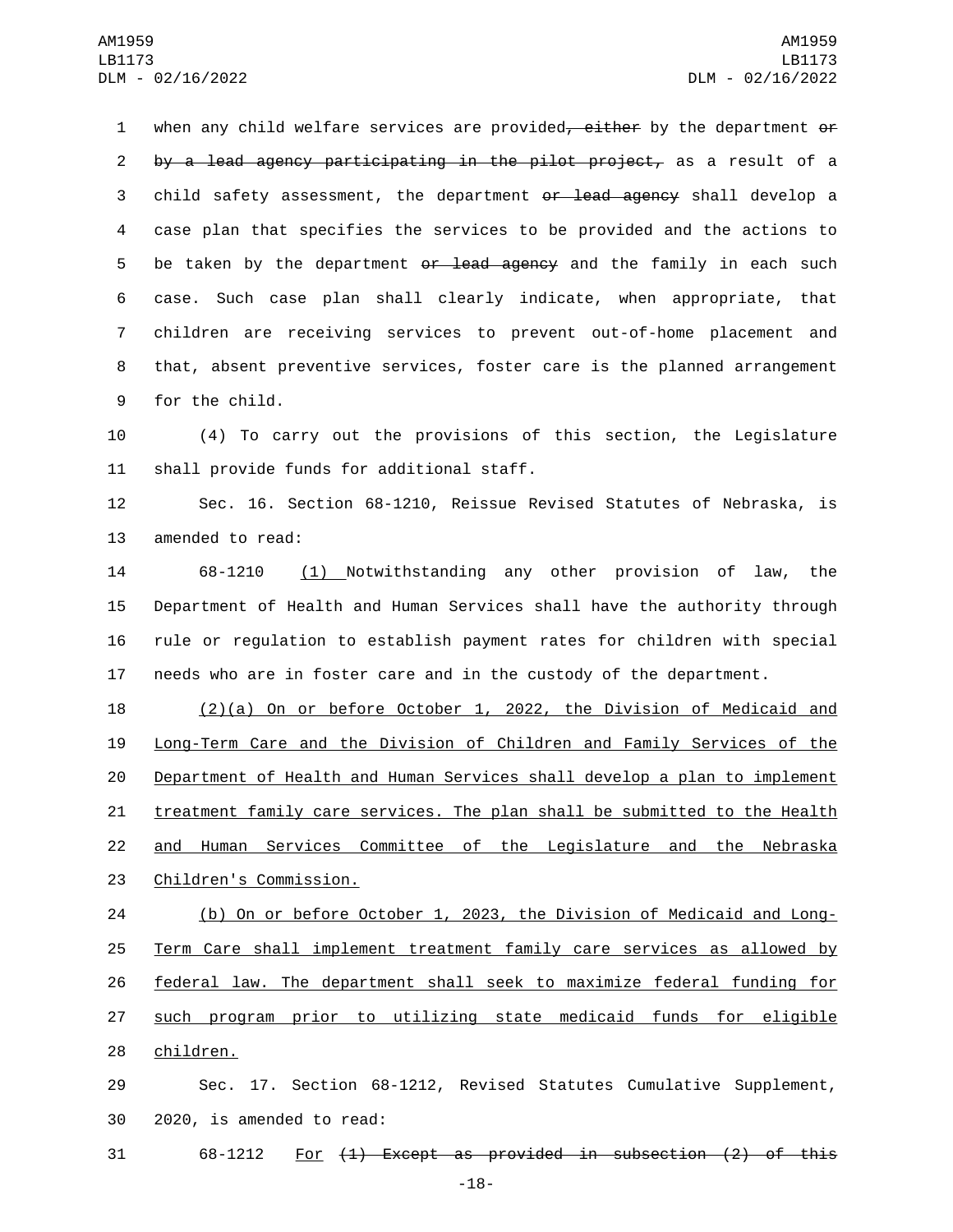section, for all cases in which a court has awarded a juvenile to the care of the Department of Health and Human Services according to subsection (1) of section 43-285 and for any noncourt and voluntary cases, the case manager shall be an employee of the department. Such case manager shall be responsible for and shall directly oversee: Case planning; service authorization; investigation of compliance; monitoring and evaluation of the care and services provided to children and families; and decisionmaking regarding the determination of visitation and the care, placement, medical services, psychiatric services, training, and expenditures on behalf of each juvenile under subsection (1) of section 43-285. Such case manager shall be responsible for decisionmaking and direct preparation regarding the proposed plan for the care, placement, services, and permanency of the juvenile filed with the court required under subsection (2) of section 43-285. The health and safety of the juvenile shall be the paramount concern in the proposed 16 plan in accordance with such subsection.

 (2) The department may contract with a lead agency for a case management lead agency model pilot project in the department's eastern service area as designated pursuant to section 81-3116. The department shall include in the pilot project the appropriate conditions, performance outcomes, and oversight for the lead agency, including, but 22 not be limited to:

 (a) The reporting and survey requirements of lead agencies described 24 in sections 43-4406 and 43-4407;

 (b) Departmental monitoring and functional capacities of lead 26 agencies described in section 43-4408;

 (c) The key areas of evaluation specified in subsection (3) of 28 section 43-4409;

 (d) Compliance and coordination with the strategic child welfare priorities determined by the Nebraska Children's Commission as provided in section  $43-4204$ ; and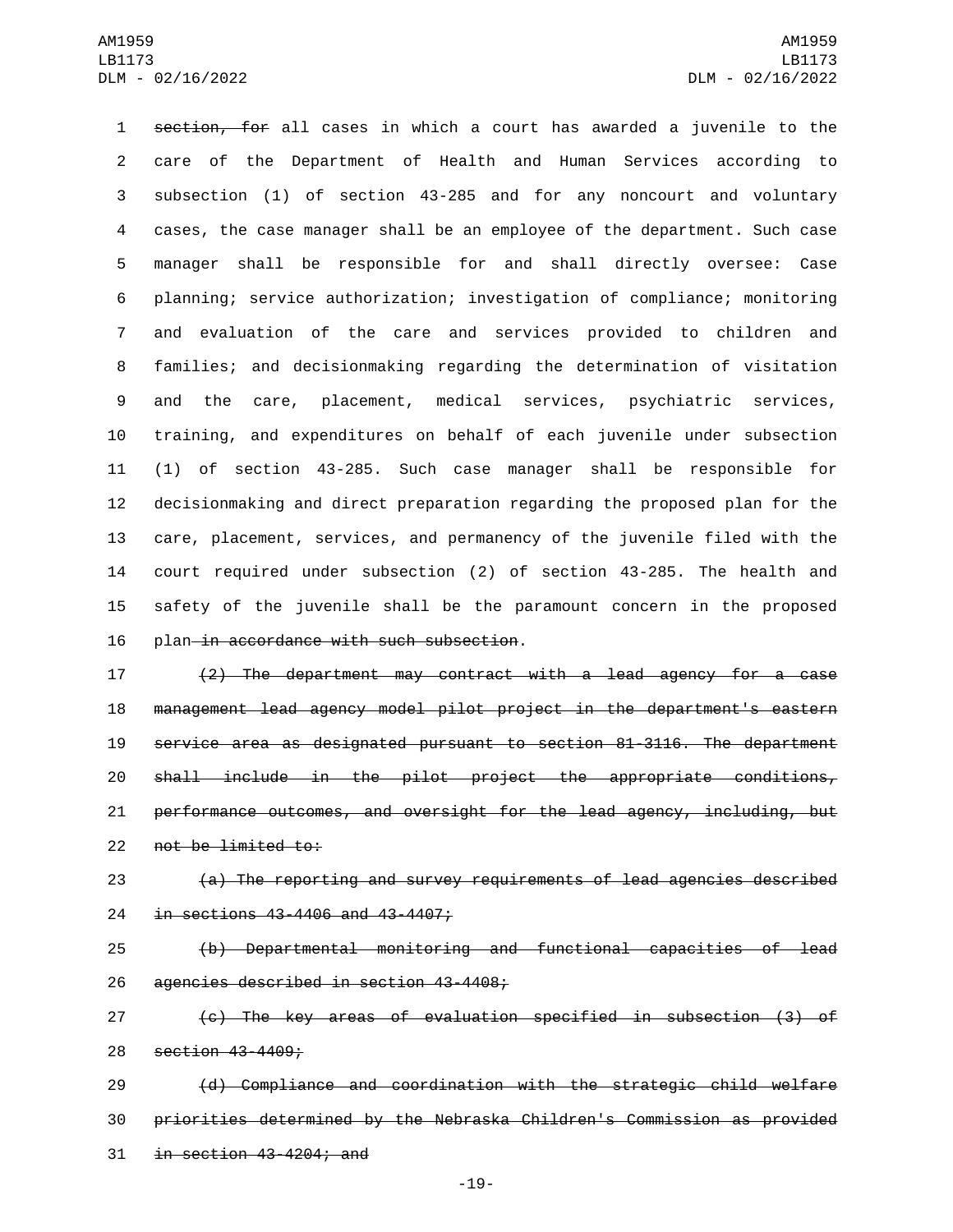(e) Assurance of financial accountability and reporting by the lead 2 agency.

 (3) A lead agency contracted to provide community-based care for 4 children and families shall:

 (a) Have a board of directors of which at least fifty-one percent of the membership is comprised of Nebraska residents who are not employed by the lead agency or by a subcontractor of the lead agency;

 (b) Demonstrate readiness shown by the completion of a readiness assessment developed by the Department of Health and Human Services to determine the lead agency's viability. The assessment shall evaluate organizational, operational, and programmatic capabilities and performance, including readiness of: The board of directors; compliance and oversight; financial risk management; financial liquidity and performance; infrastructure maintenance; funding sources, including state, federal, and external private funding; and operations, including reporting, staffing, evaluation, training, supervision, contract monitoring, and program performance tracking capabilities;

 (c) Have the ability to provide directly or by contract through a local network of providers the services required of a lead agency. A lead agency shall not directly provide more than thirty-five percent of direct 21 services required under the contract; and

 (d) Provide accountability for meeting the outcomes and performance standards related to child welfare services established by Nebraska child 24 welfare policy and the federal government.

 (4) Each condition of subsection (3) of this section shall be met prior to the assumption of service provision by such lead agency under this section. Nothing in this section shall prohibit the department from phasing the transition of case management services to such lead agency 29 over a period of time.

 (5) The Director of Children and Family Services of the Division of Children and Family Services of the Department of Health and Human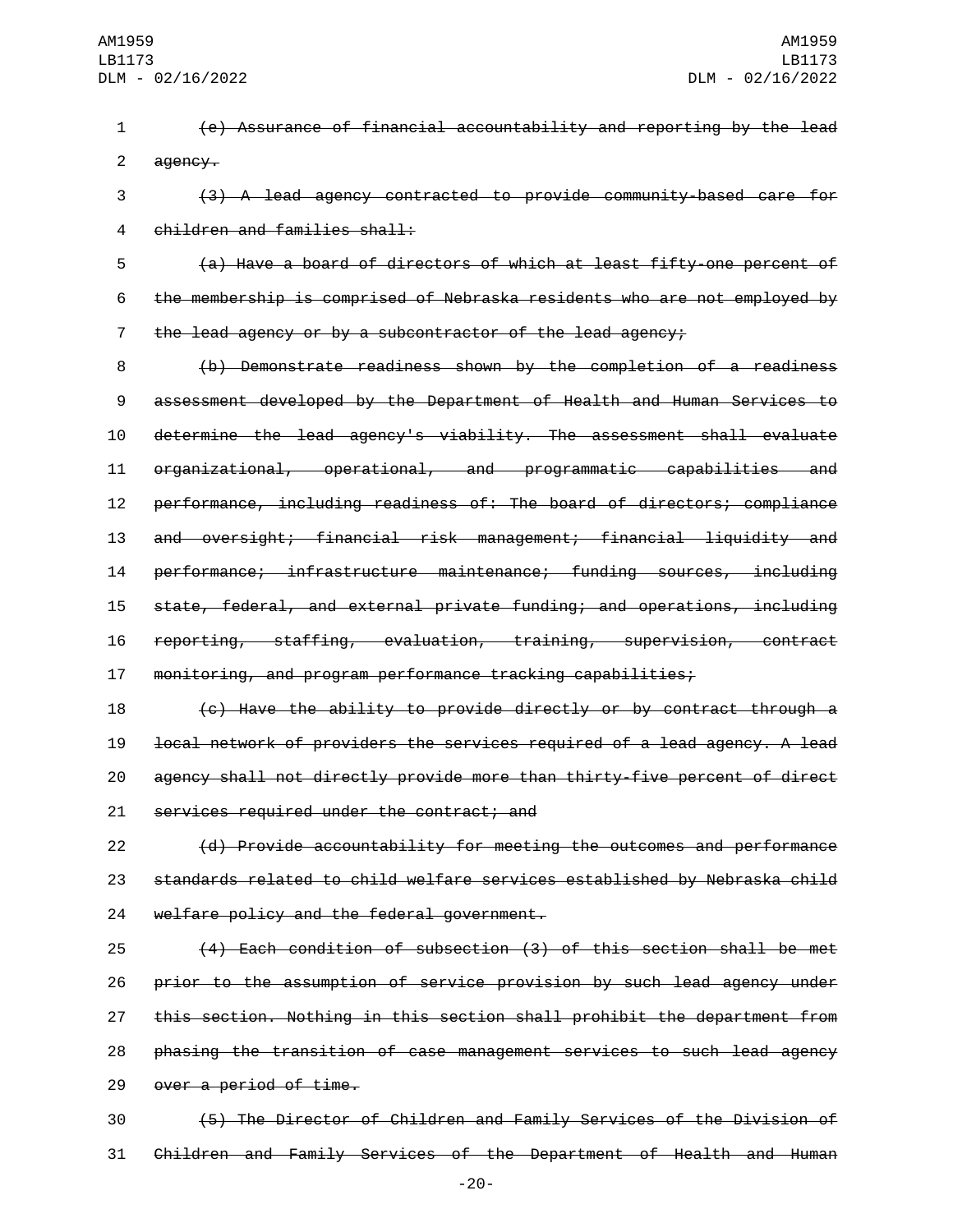Services shall notify the Health and Human Services Committee of the Legislature when the readiness assessment required under subdivision (3) (b) of this section is complete and provide assurance that the lead agency has demonstrated full readiness, prior to the assumption of 5 service provision by such lead agency.

 Sec. 18. Section 68-1214, Reissue Revised Statutes of Nebraska, is 7 amended to read:

 68-1214 To facilitate consistency in training all case managers and allow for Title IV-E reimbursement for case manager training under Title IV-E of the federal Social Security Act, as amended, the same program for initial training of case managers shall be utilized for all case 12 managers<del>, whether they are employed by the department or by an</del> 13 organization under contract with the department. The initial training of all case managers shall be provided by the department or one or more organizations under contract with the department. The department shall create a formal system for measuring and evaluating the quality of such training. All case managers shall complete a formal assessment process after initial training to demonstrate competency prior to assuming responsibilities as a case manager. The training curriculum for case managers shall include, but not be limited to: (1) An understanding of the benefits of utilizing evidence-based and promising casework practices; (2) the importance of guaranteeing service providers' fidelity to evidence-based and promising casework practices; and (3) a commitment to evidence-based and promising family-centered casework practices that utilize a least restrictive approach for children and families.

 Sec. 19. Sections 7, 8, 10, 11, 12, 13, 14, 15, 17, 18, 20, and 22 of this act become operative three calendar months after the adjournment of this legislative session. The other sections of this act become 29 operative on their effective date.

 Sec. 20. Original sections 43-2204, 43-4401, 43-4402, 43-4403, 43-4407, 68-1207, and 68-1214, Reissue Revised Statutes of Nebraska, and

-21-